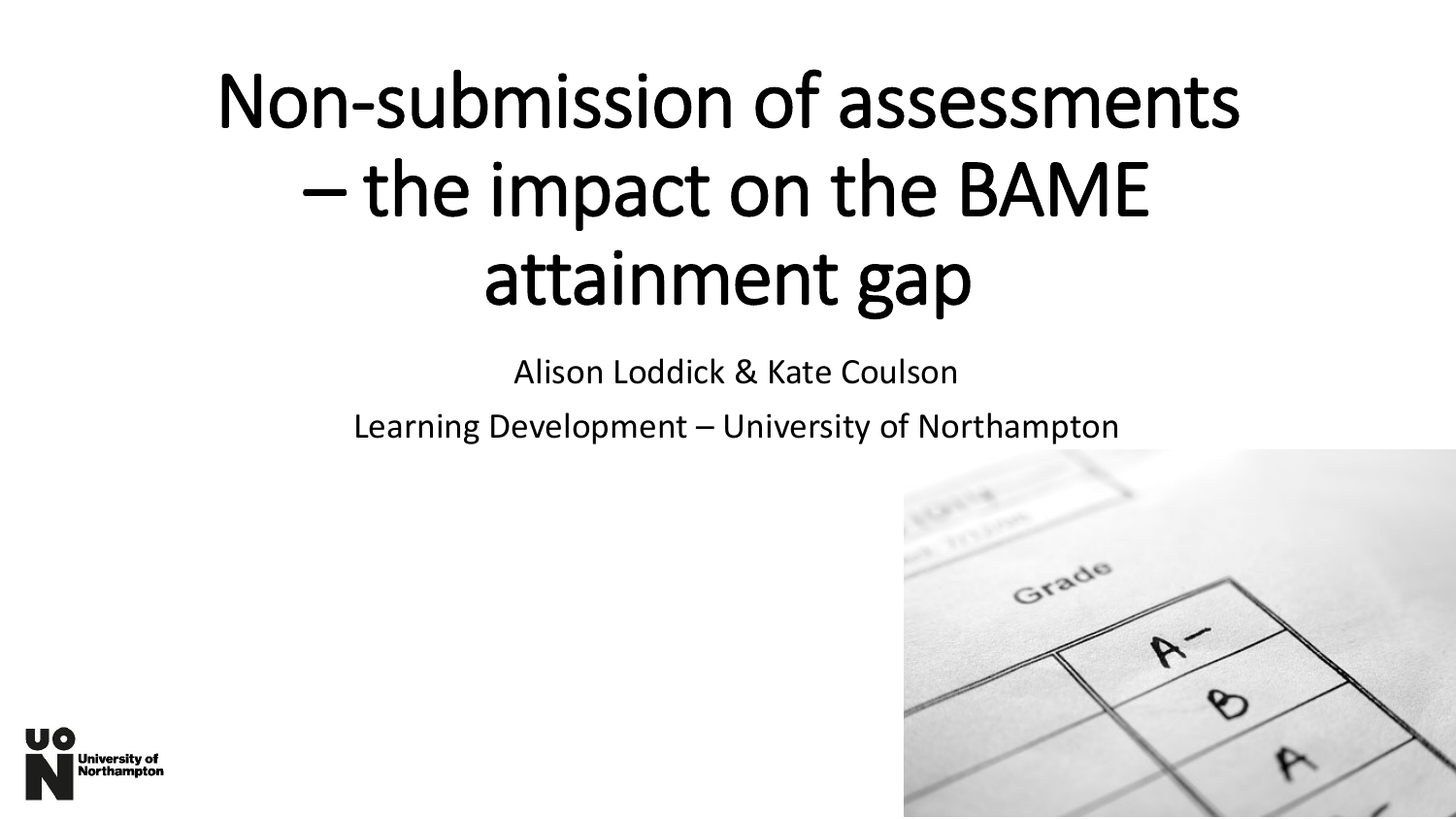# Mentimeter questions

<https://www.menti.com/12re393th3>

Voting Code: **6234 8531**

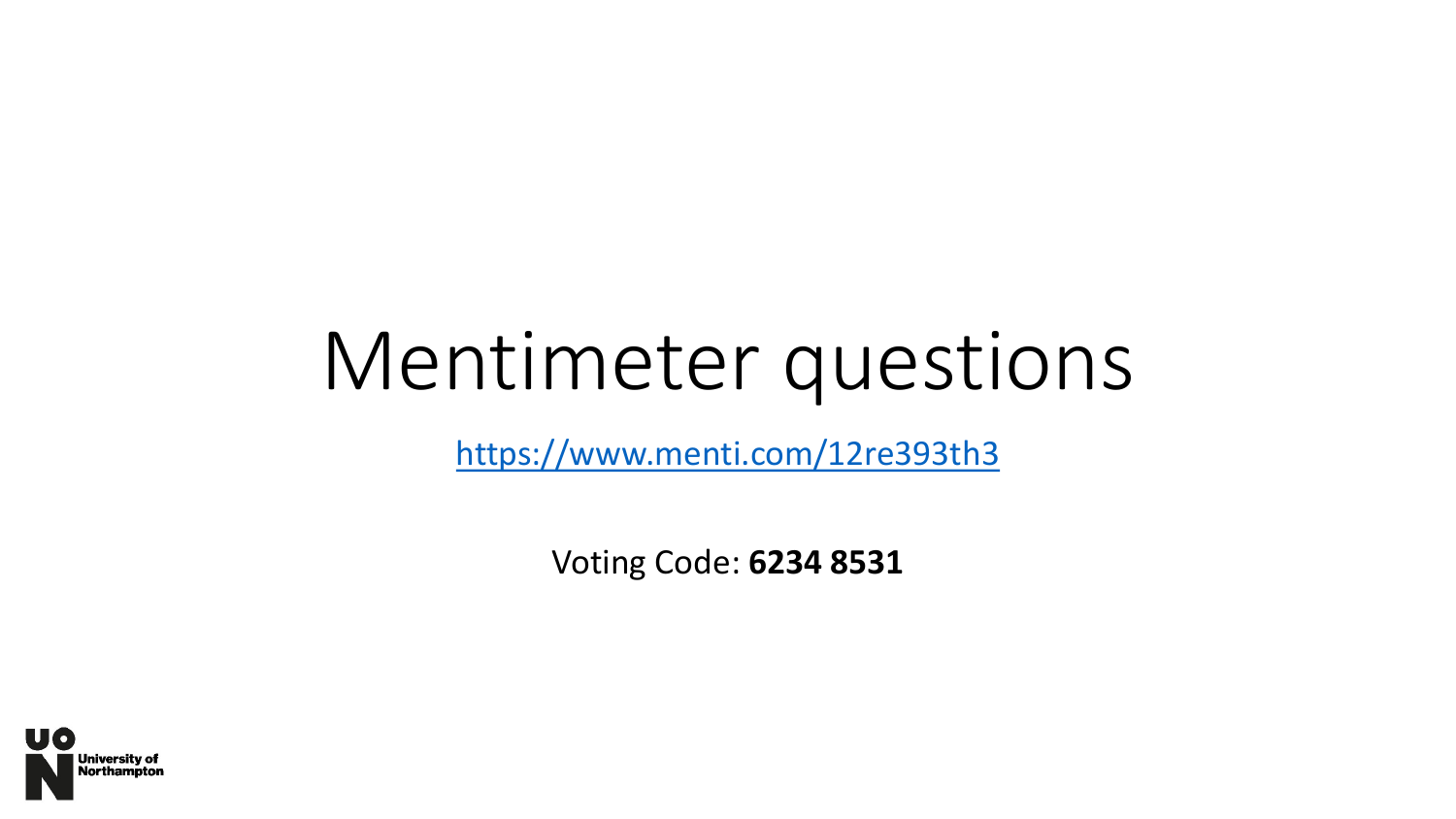### BAME attainment gap

When comparing the percentage of students with a first-class or uppersecond class honours degree, there is a thirteen per cent attainment gap between White students and Black, Asian and Minority Ethnic students (BAME)

(Universities UK and National Union of Students, 2019).

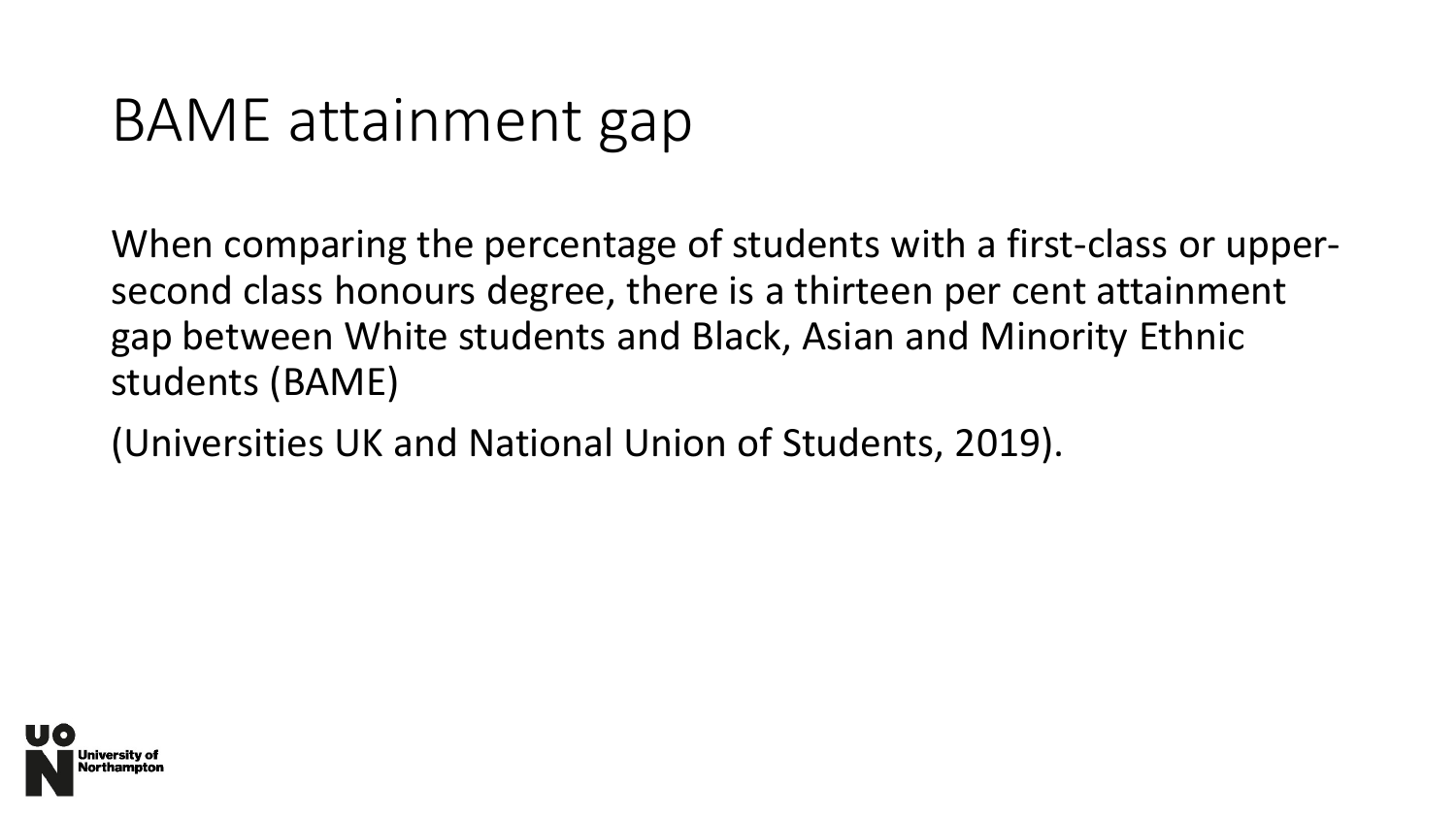

■ University ■ LD Tutorials

## Black student see Learning Development more and we make a big impact

| <b>Ethnic Background</b> | No Tutorial Tutorial |      | <b>Difference</b> |
|--------------------------|----------------------|------|-------------------|
| Asian                    | 51.5                 | 56.9 | 5.4               |
| <b>Black</b>             | 40.9                 | 49.9 | 9.0               |
| <b>Mixed</b>             | 48.2                 | 54.8 | 6.6               |
| White                    | 54.7                 | 60.8 | 6.1               |

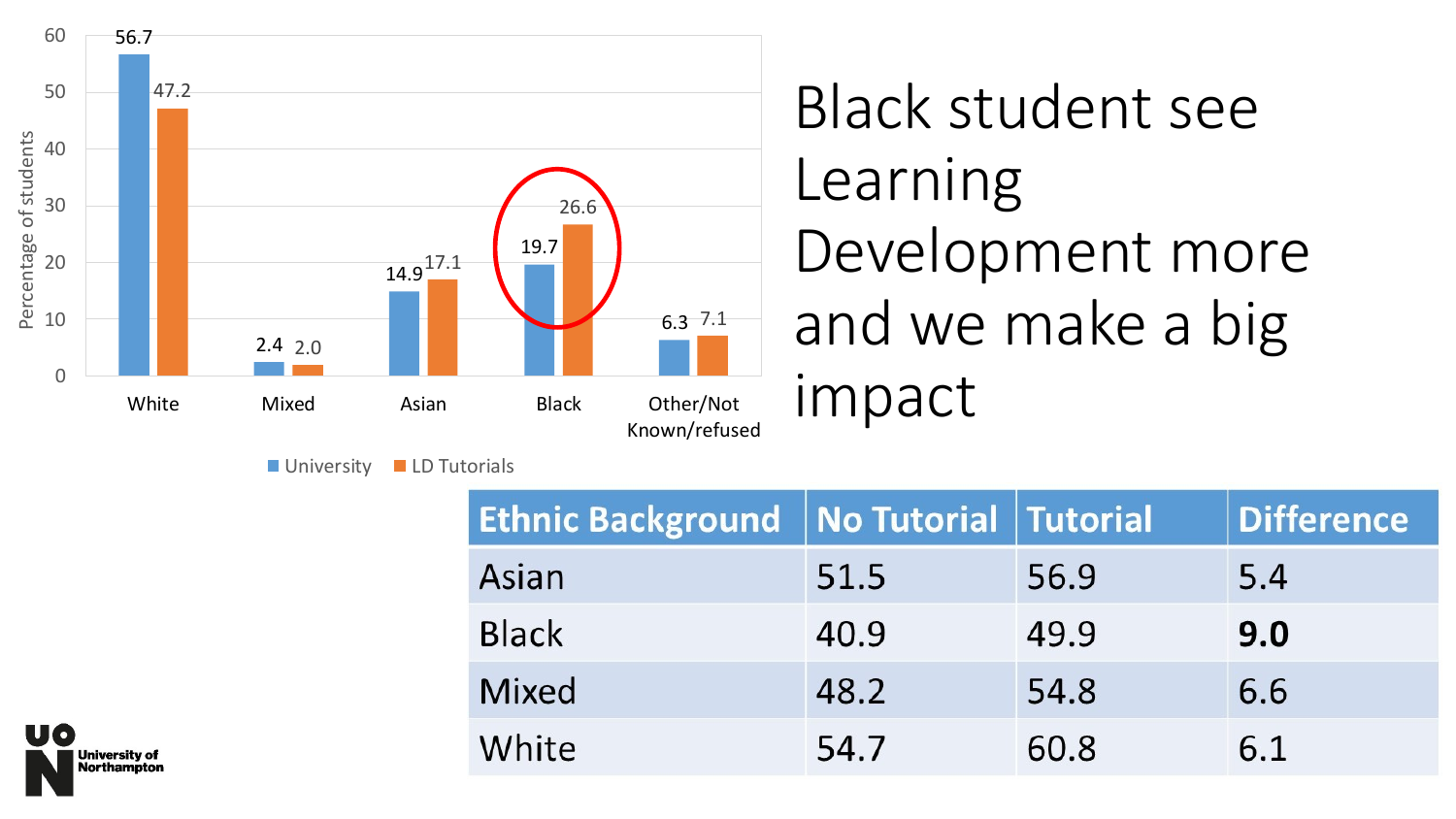

- Some previous analyses when examining three course showed high number of G grades – student non-submission
- We decided to examine this across the university to see if this related to the BAME gap

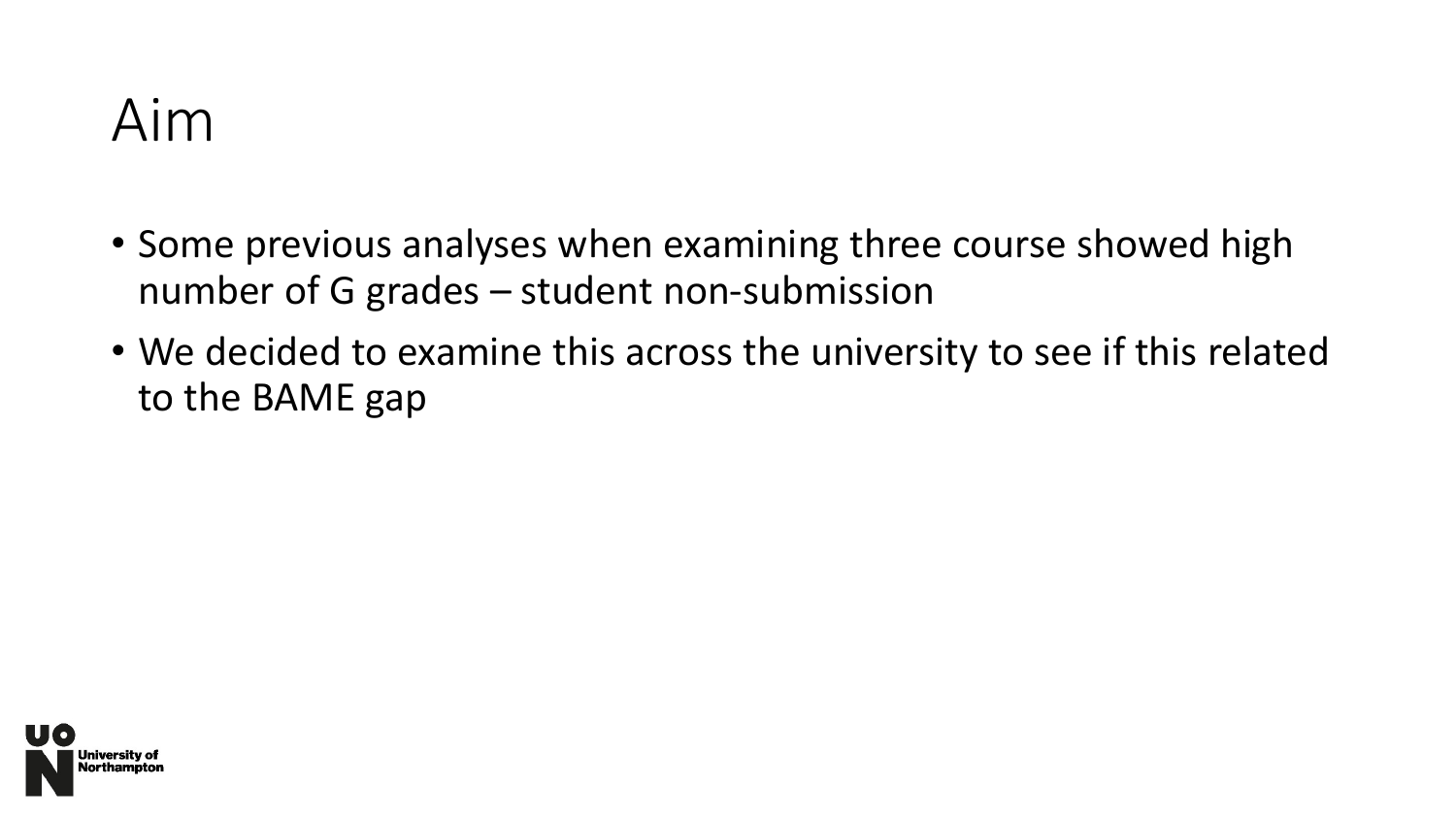### Data

- Four years of undergraduate academic assessment and student data was analysed 2015/16 – 2018/19.
- The first assessment results for each assignment were analysed
- This was 406,221 assessments from 23,838 students
- Students not taught from the university campus were excluded from the research

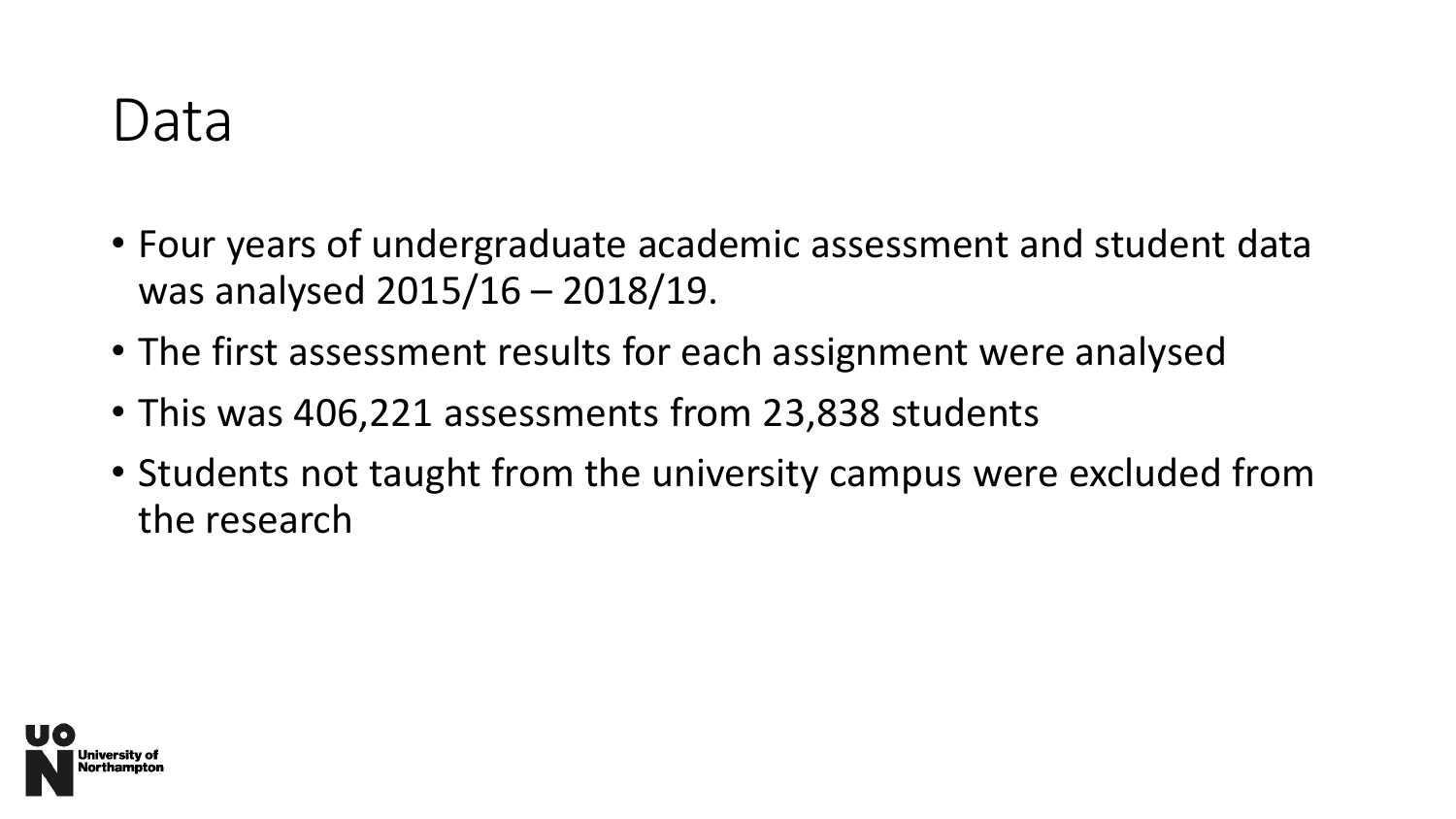Nearly 10 % of assignments were G Grades (nonsubmission) including exams – 2015/16- 18/19

**To** 

niversity of **lorthampton** 



**Percentage of assessment by grade - 2015/16 - 2018/19**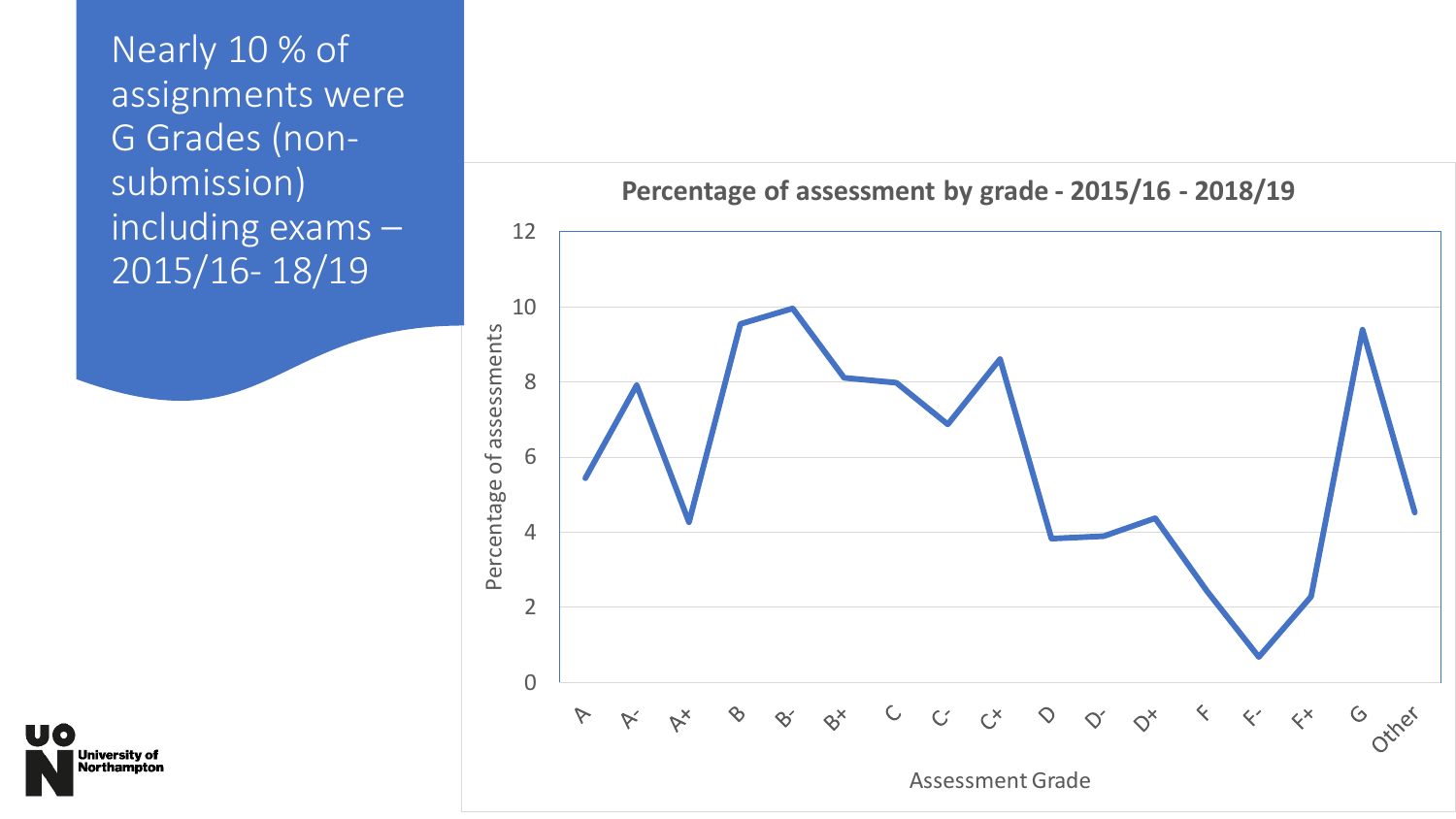More than half of black students have not submitted at least one assignment





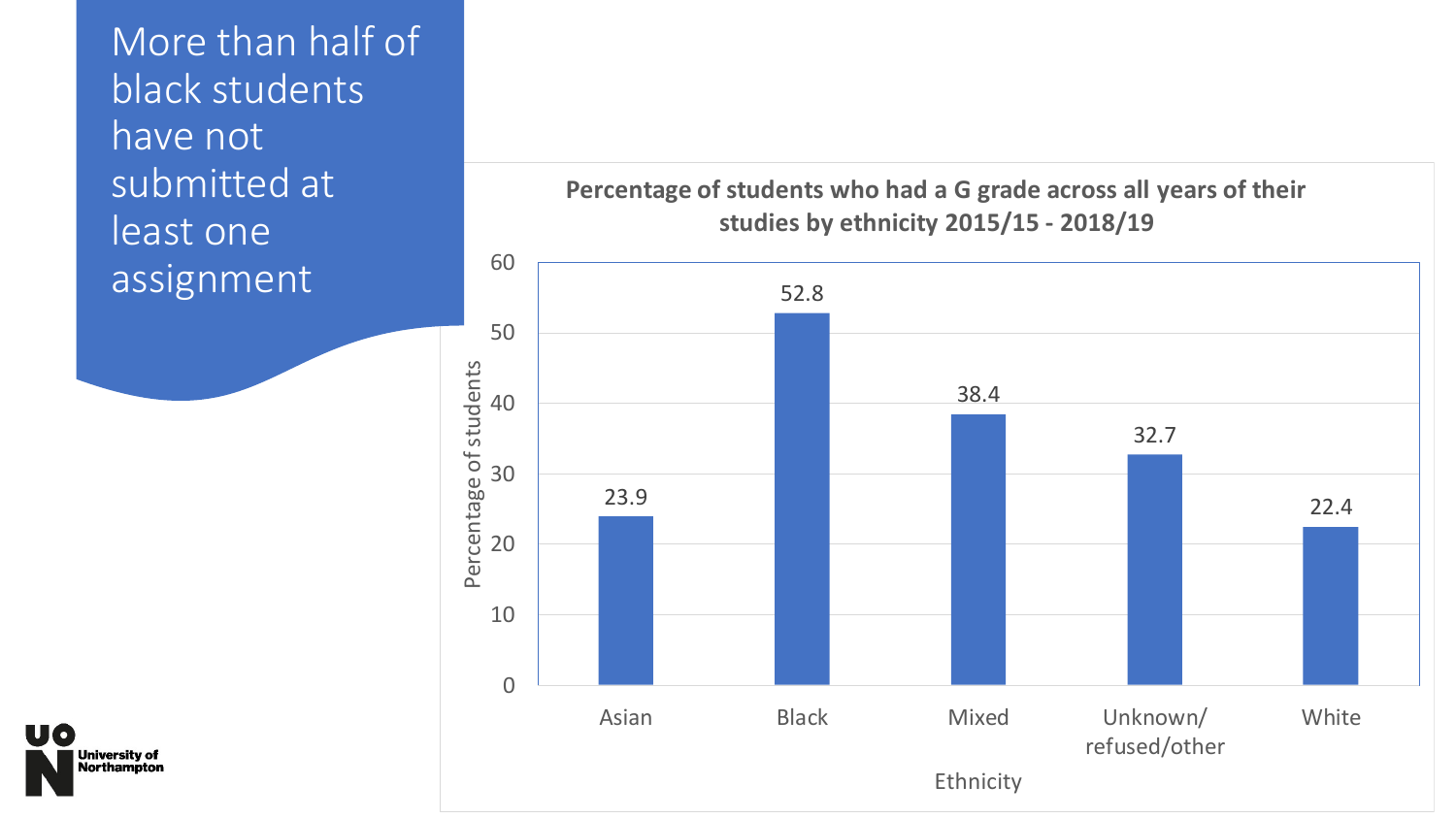The proportion of students with a G grade reduce by level of study. There is a larger ethnicity gap of G Grades at level 3 than at level 6



**Proportion of students with a G grade in a level of study by ethnicity**

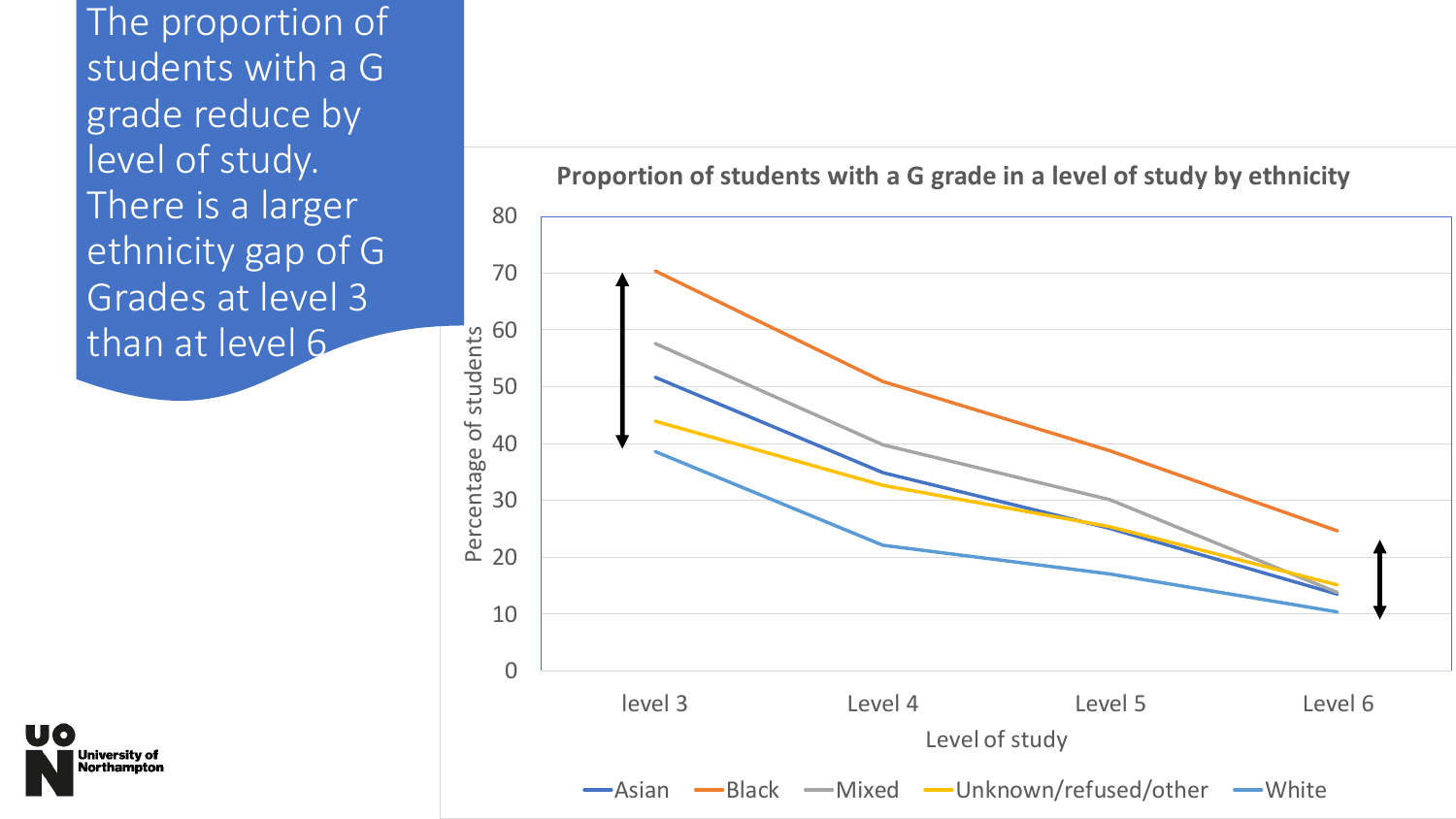G-grades decline by levels. Black students always have more than double the Ggrades of white students



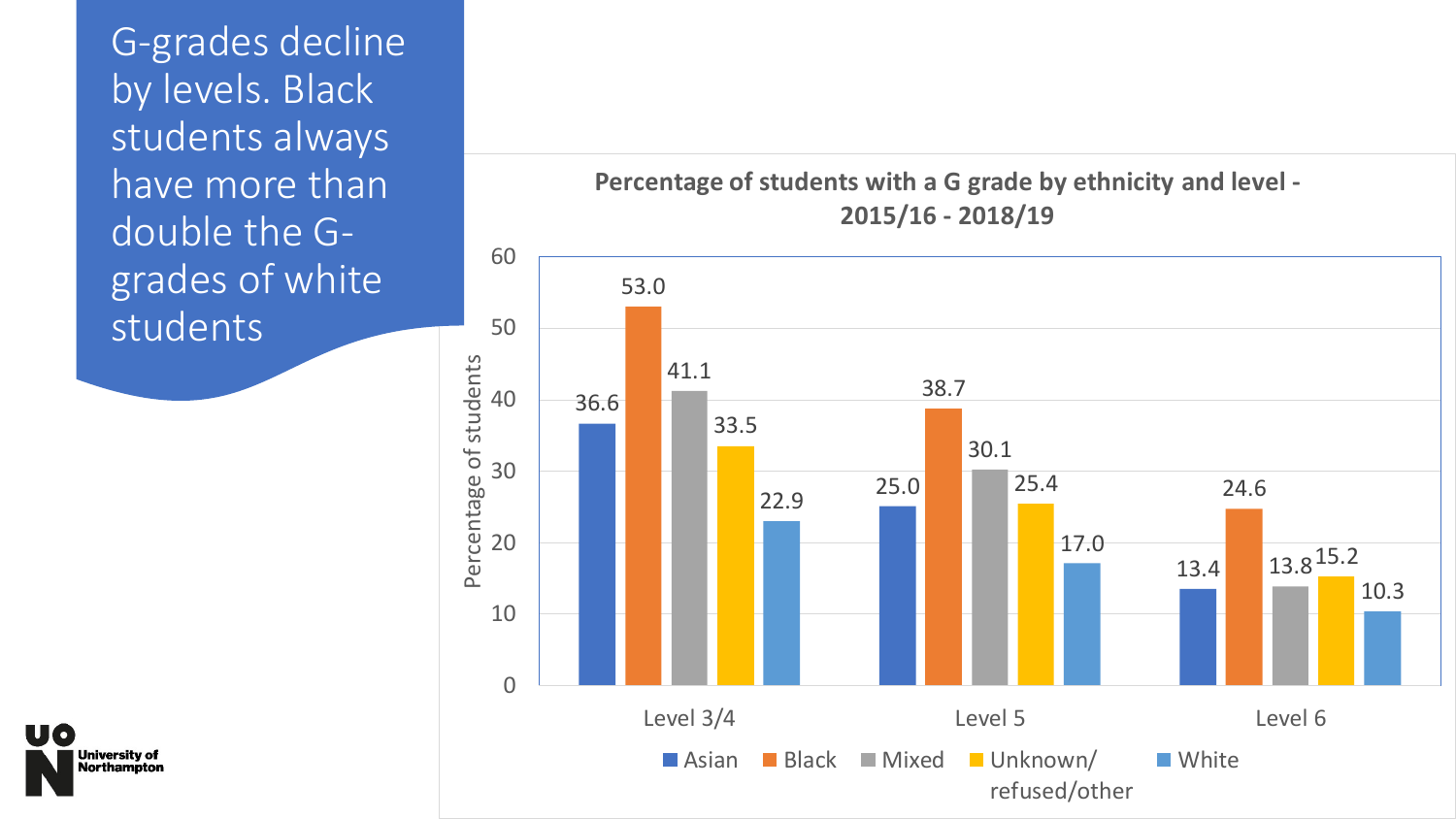# Understanding the impact on grades

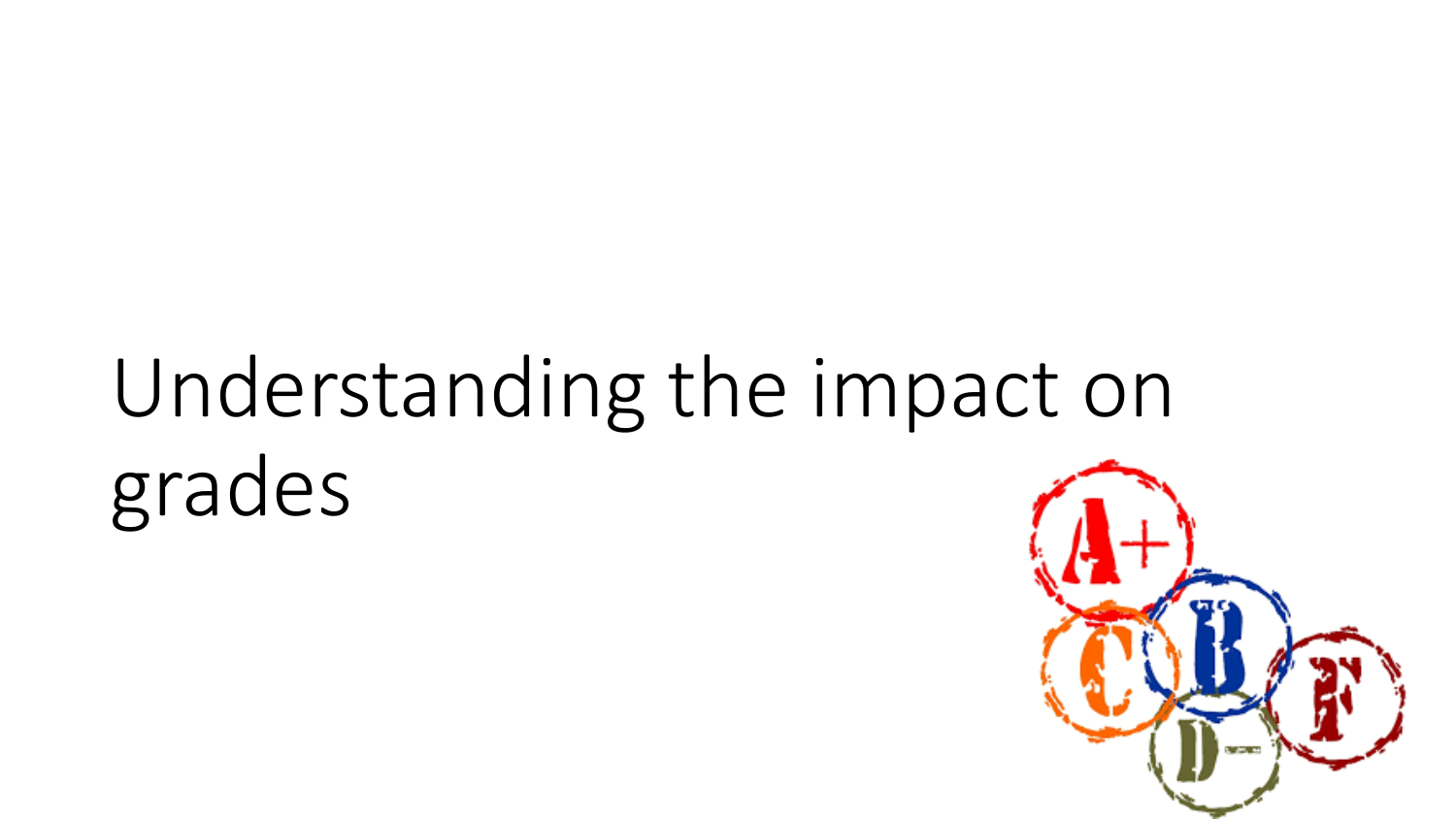Thirteen per cent average assessment difference between white and black students



**Average student assessment grade - 2015/16 to 2018/19**

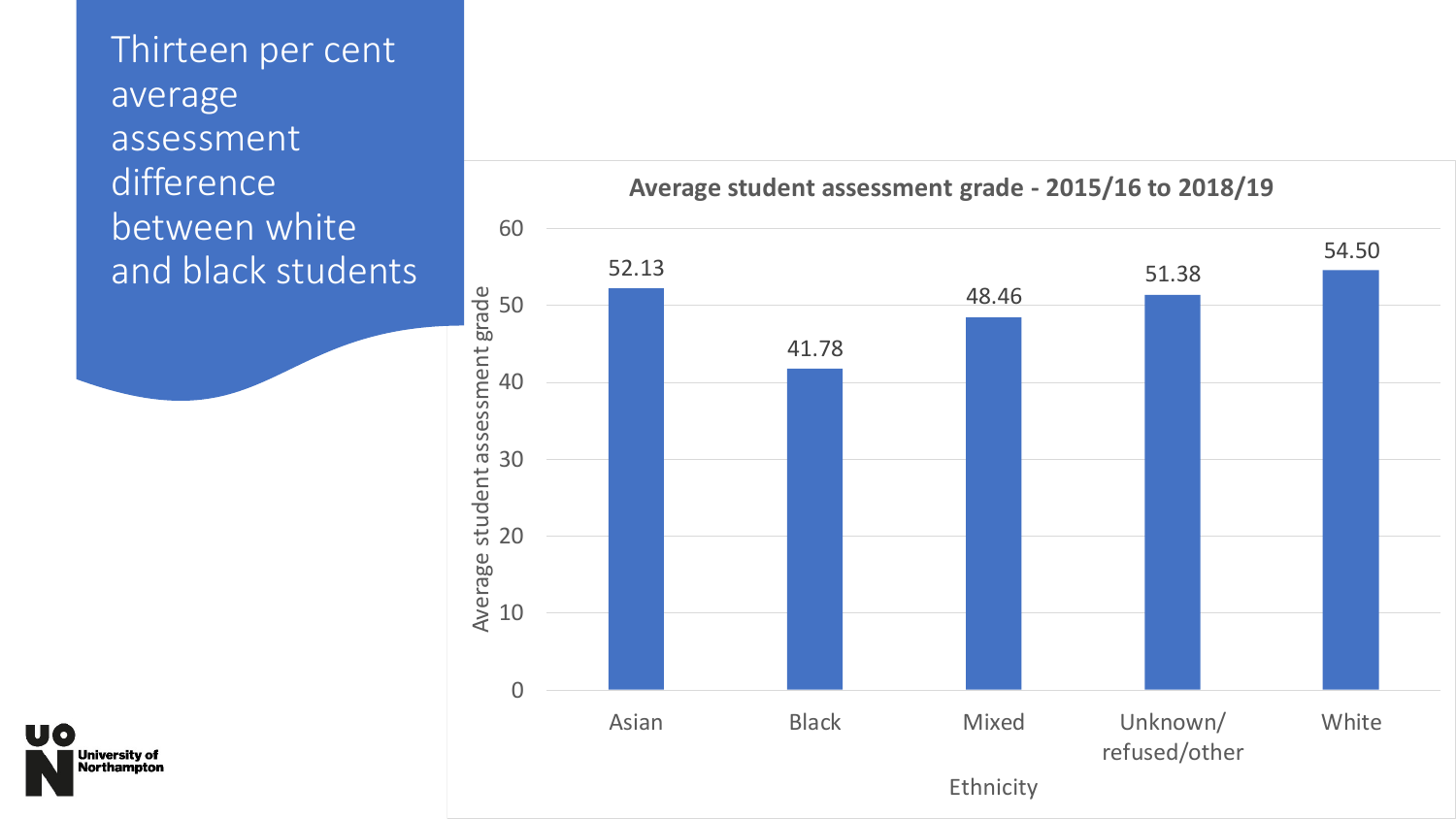The gap in students' average assessment grade between white and black students is halved when removing G-grades



|                          |                       |                            | Average student assessment grade |       | Gap between Black and White students            |                                                 |
|--------------------------|-----------------------|----------------------------|----------------------------------|-------|-------------------------------------------------|-------------------------------------------------|
| Level of<br><b>Study</b> | <b>Ethnicity</b>      | No G-<br>grade in<br>level | At least<br>one G<br>grade       |       | All student average<br>All students assessments | Only students with<br>out G grade<br>assessment |
| level 3 or 4 Asian       |                       | 58.55                      | 31.49                            | 48.44 |                                                 |                                                 |
|                          | <b>Black</b>          | 54.35                      | 28.14                            | 40.14 | 13.9                                            | 6.0                                             |
|                          | <b>Mixed</b>          | 58.71                      | 29.56                            | 46.26 |                                                 |                                                 |
|                          | Unknown/refused/other | 60.07                      | 33.53                            | 51.03 |                                                 |                                                 |
|                          | White                 | 60.39                      | 33.33                            | 54.03 |                                                 |                                                 |
| level 5                  | Asian                 | 60.07                      | 34.73                            | 53.68 |                                                 |                                                 |
|                          | <b>Black</b>          | 55.89                      | 32.30                            | 46.66 | 10.1                                            | 5.2                                             |
|                          | <b>Mixed</b>          | 60.15                      | 32.31                            | 51.59 |                                                 |                                                 |
|                          | Unknown/refused/other | 60.67                      | 33.53                            | 53.63 |                                                 |                                                 |
|                          | White                 | 61.08                      | 35.94                            | 56.74 |                                                 |                                                 |
| level 6                  | Asian                 | 60.23                      | 35.85                            | 56.94 |                                                 |                                                 |
|                          | <b>Black</b>          | 56.75                      | 33.42                            | 50.96 | 8.3                                             | 5.2                                             |
|                          | <b>Mixed</b>          | 60.78                      | 39.29                            | 57.79 |                                                 |                                                 |
|                          | Unknown/refused/other | 60.96                      | 32.57                            | 56.61 |                                                 |                                                 |
|                          | White                 | 61.97                      | 35.94                            | 59.25 |                                                 |                                                 |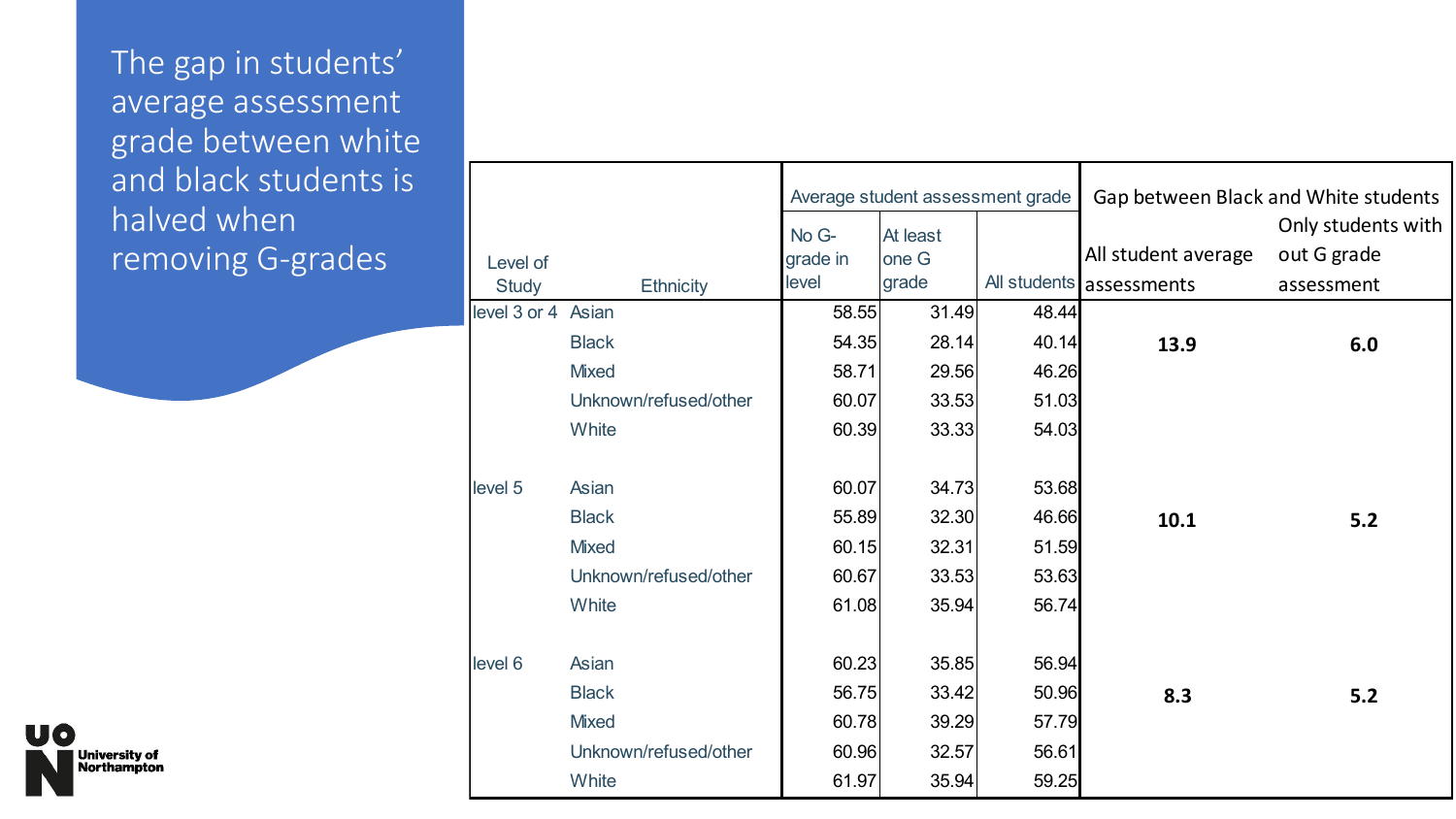#### Some faculties have bigger/smaller gaps but follow a similar picture

|                                 |                | Gap between Black and White students<br>All student average Only students with out |                    |  |
|---------------------------------|----------------|------------------------------------------------------------------------------------|--------------------|--|
| Faculty                         | Level of study | assessments                                                                        | G grade assessment |  |
|                                 |                |                                                                                    |                    |  |
| Art, Science and Technology     | Level 3 or 4   | 19.2                                                                               | 8.6                |  |
|                                 | Level 5        | 13.8                                                                               | 8.3                |  |
|                                 | Level 6        | 9.6                                                                                | 5.7                |  |
| <b>Business and Law</b>         | Level 3 or 4   | 13.4                                                                               | 7.0                |  |
|                                 | Level 5        | 11.5                                                                               | 6.5                |  |
|                                 | Level 6        | 11.4                                                                               | 7.5                |  |
| <b>Education and Humanities</b> | Level 3 or 4   | 16.5                                                                               | 5.0                |  |
|                                 | Level 5        | 9.7                                                                                | 3.9                |  |
|                                 | Level 6        | 8.4                                                                                | 4.8                |  |
| <b>Health and Society</b>       | Level 3 or 4   | 10.8                                                                               | 5.3                |  |
|                                 | Level 5        | 7.7                                                                                | 3.7                |  |
|                                 | Level 6        | 5.5                                                                                | 4.3                |  |
| <b>Joint Honours</b>            | Level 3 or 4   | 13.9                                                                               | 4.9                |  |
|                                 | Level 5        | 10.8                                                                               | 6.9                |  |
|                                 | Level 6        | 6.8                                                                                | 4.2                |  |

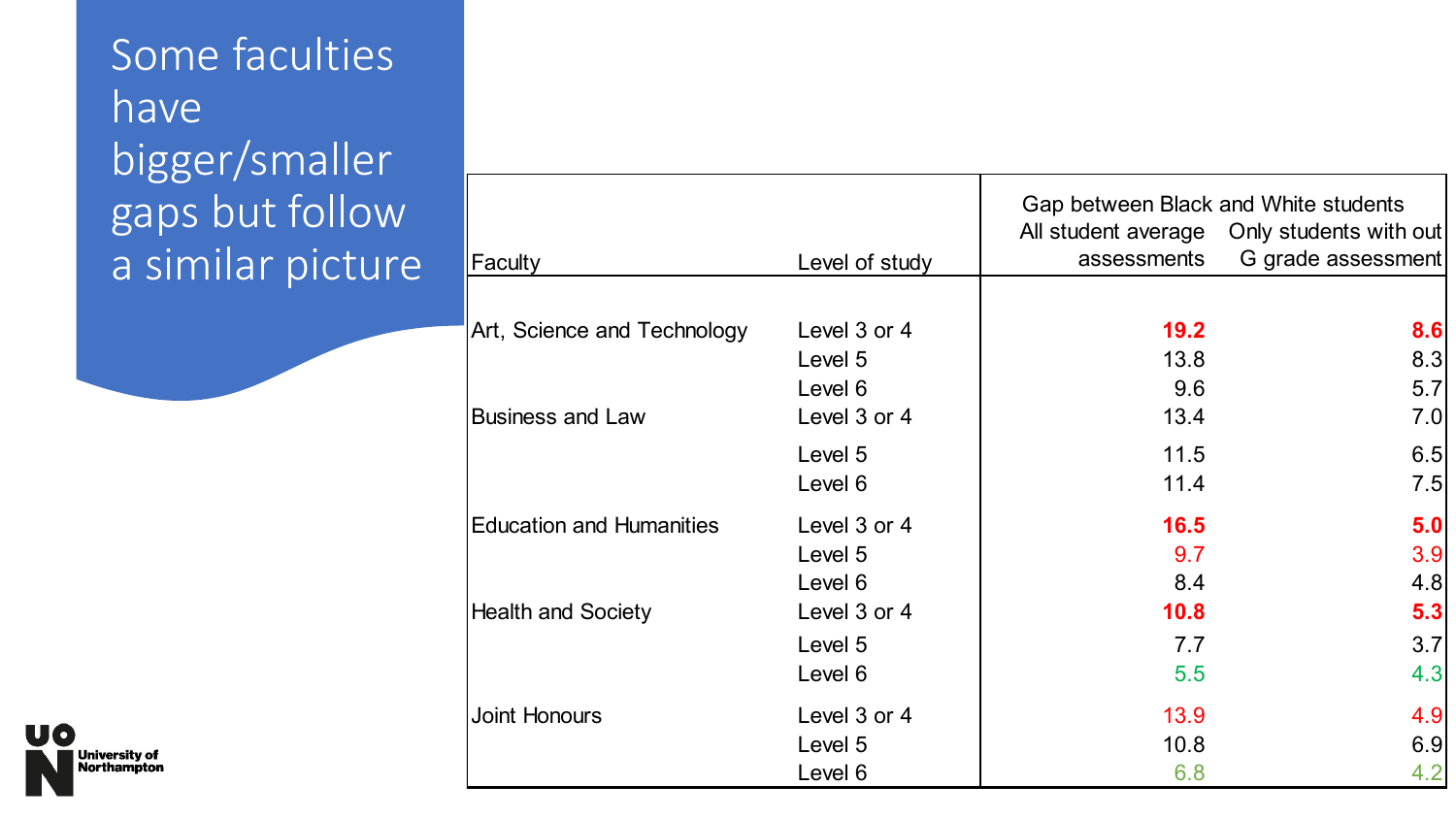As expected white students average grade goes up as the quintiles go up - However, for black students it is reverse



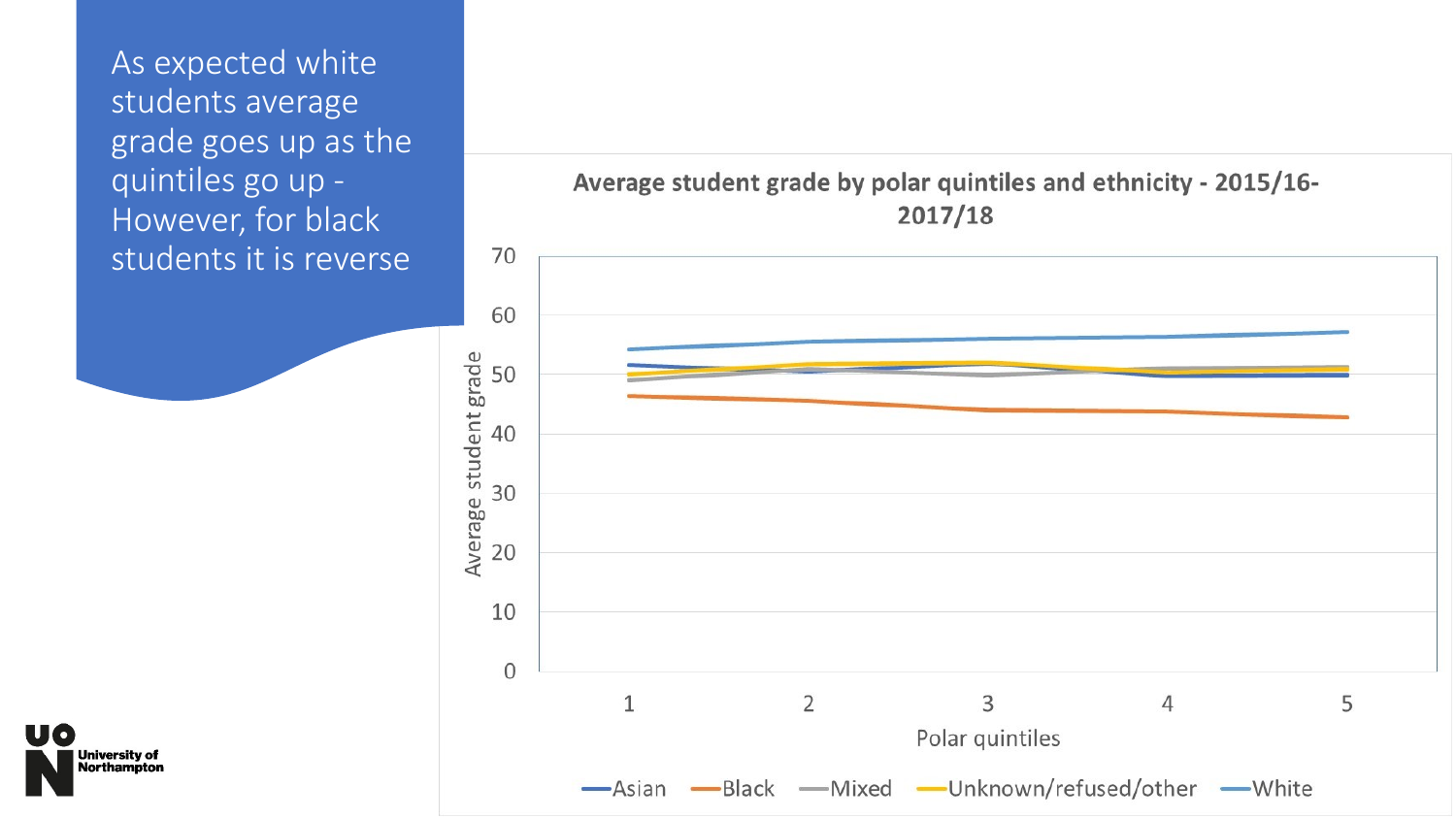### So what…..

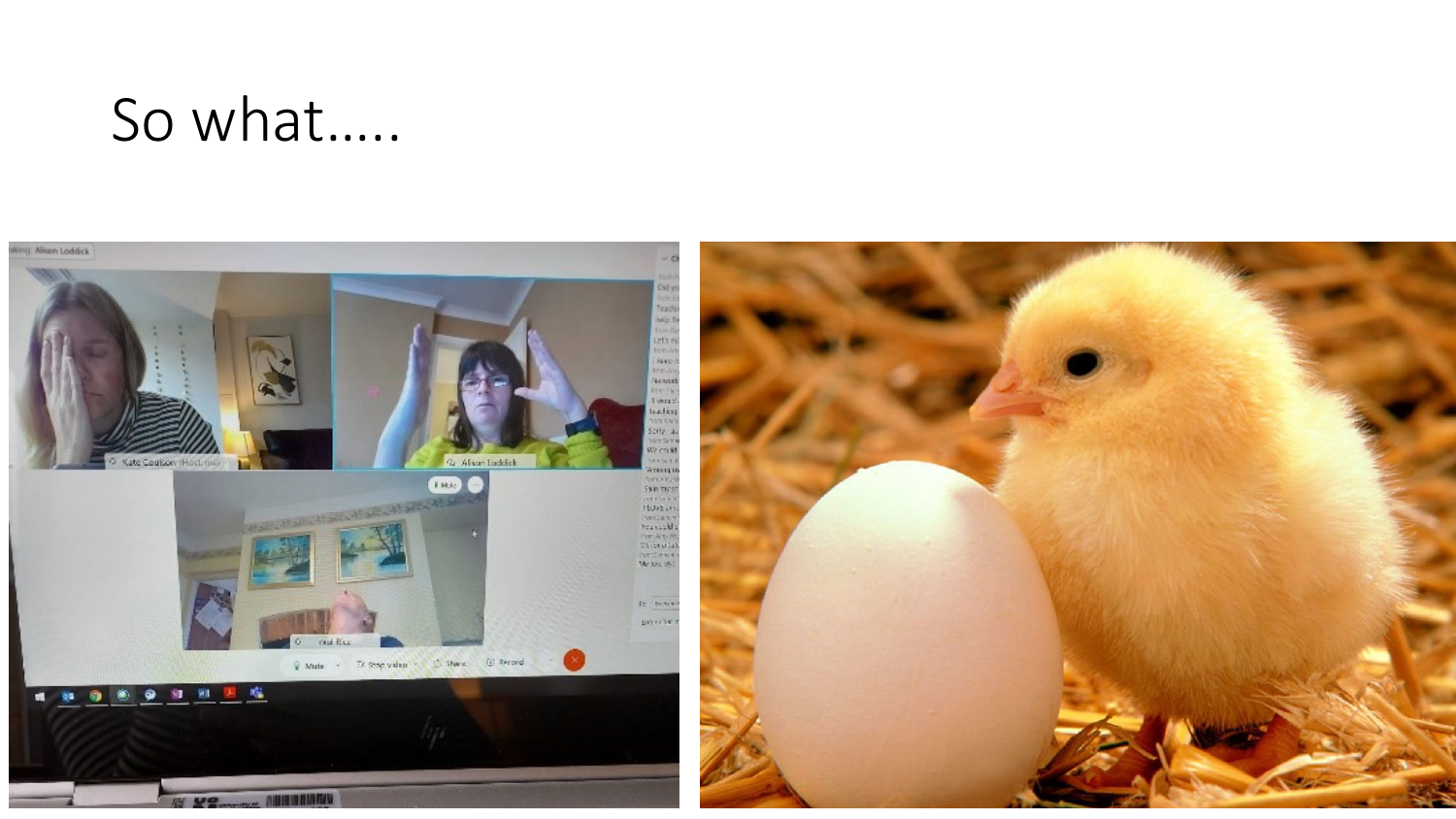### Now over to you…

- In breakout rooms please discuss the following and add your group comments to the Padlet: <https://uon1.padlet.org/katecoulson/AttainmentGap>
- 1. What could you do with this data to support your students?
- 2. How could other specialist teams support you in this work?
- 3. Is there anything you can add to our findings?
- 4. What other information would you like to know?